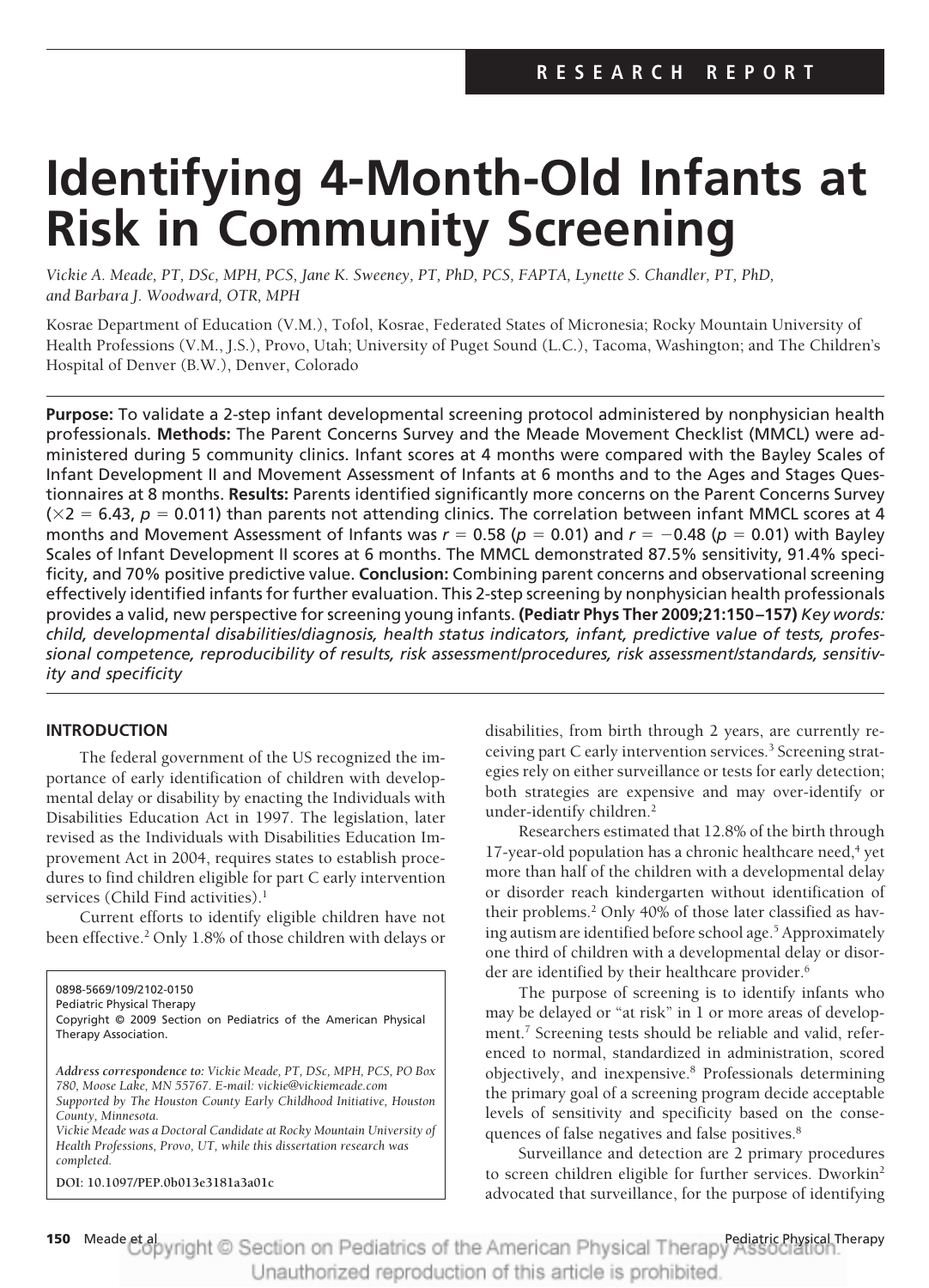infants who may be experiencing developmental delays or disorders, should consist of a series of activities over time. Surveillance needs to be a flexible, continuous process and include parent information, relevant history, accurate infant observation, and continuous information sharing as the child develops.<sup>2</sup>

## **Barriers to Successful Screening**

Current developmental screening recommendations of the American Academy of Pediatrics reaffirmed a 2001 policy statement that all children should be screened using standardized tests at each well child visit, following strong evidence that clinical judgment alone was not effective.<sup>9</sup> Researchers recently reported that only 23% of physicians use standardized tests during well child visits.<sup>6</sup> The most significant barrier to screening all children is time: 83% of pediatricians cited time and 49% cited lack of adequate reimbursement for their time.<sup>6</sup>

Efforts to address the time barrier have included the use of parent information screening tests. A study by Rydz et al<sup>10</sup> compared 2 standardized tests that provided parent information: the Ages and Stages Questionnaires (ASQ) and the Child Development Inventory. The researchers concluded that the resulting validity of these 2 tests (sensitivity 0.67 and 0.50; specificity 0.39 and 0.86) did not meet requisite standards of between 70% and 80% set as current screening recommendations. An effective screening protocol, therefore, continues to elude researchers and clinicians in pediatric medicine.<sup>6,10</sup>

Pediatric physical and occupational therapists have the knowledge and skills to become actively involved in preventive healthcare through early screening. In this study, nonphysician health professionals developed a screening clinic as an alternative strategy to screening in a pediatrician's office. Parents were invited to bring their questions and concerns to a developmental screening clinic staffed by nonphysician professionals, including physical therapists.

The purpose of this study was to create a screening protocol combining Dworkin's model of surveillance with detection and determine efficacy (Fig. 1). The model used 2 steps: parent concerns and an observational screening tool, to identify children at risk or with delay in any area of their development. A modification of the Parents' Evaluation of Developmental Status (PEDS) was selected to objectively determine parent concerns.<sup>11</sup> The infant's spontaneous movements were then scored with the Meade Movement Checklist (MMCL).<sup>12</sup> The infants screened using the 2 steps at 4 months of age were evaluated by an examiner blinded to screening results using the Bayley Scales of Infant Development II (BSID II)<sup>13</sup> and the Movement Assessment of Infants (MAI)<sup>14</sup> at 6 months of age. The 2 screening procedures addressed the primary barrier of physicians' professional time by using nonphysician health professionals to perform the screenings. This is 1 of only a few studies designed to determine if an alternative screening protocol, evaluated in a "real-world" clinical setting, can be more effective than physician office developmental screening routines reported in the literature.<sup>2</sup>

Four specific questions guided this research: (1) Will parent concerns accurately exclude infants who are developing typically? (2) Will infants be accurately referred for evaluation based on eligibility criteria for Individuals with Disabilities Education Act Part C early intervention services and scores on the MMCL?<sup>12</sup> (3) What is the relationship between the MMCL, the BSID-II<sup>13</sup> and the MAI?<sup>14</sup> (4) Will scores on the MMCL correlate with scores on the ASQ?15

## **METHODS**

#### **Participants**

Parents of all infants  $(n = 213)$  who were 4 to 6 months old, adjusted for prematurity, residing in Houston



ASQ 8 months

**Fig. 1.** Theoretical framework adapted from Dworkin's model of developmental surveillance.

Pediatric Physical Therapy I<sub>dentify</sub> Section on Pediatrics of the American Infants at Risk in Community Screening 151 Unauthorized reproduction of this article is prohibited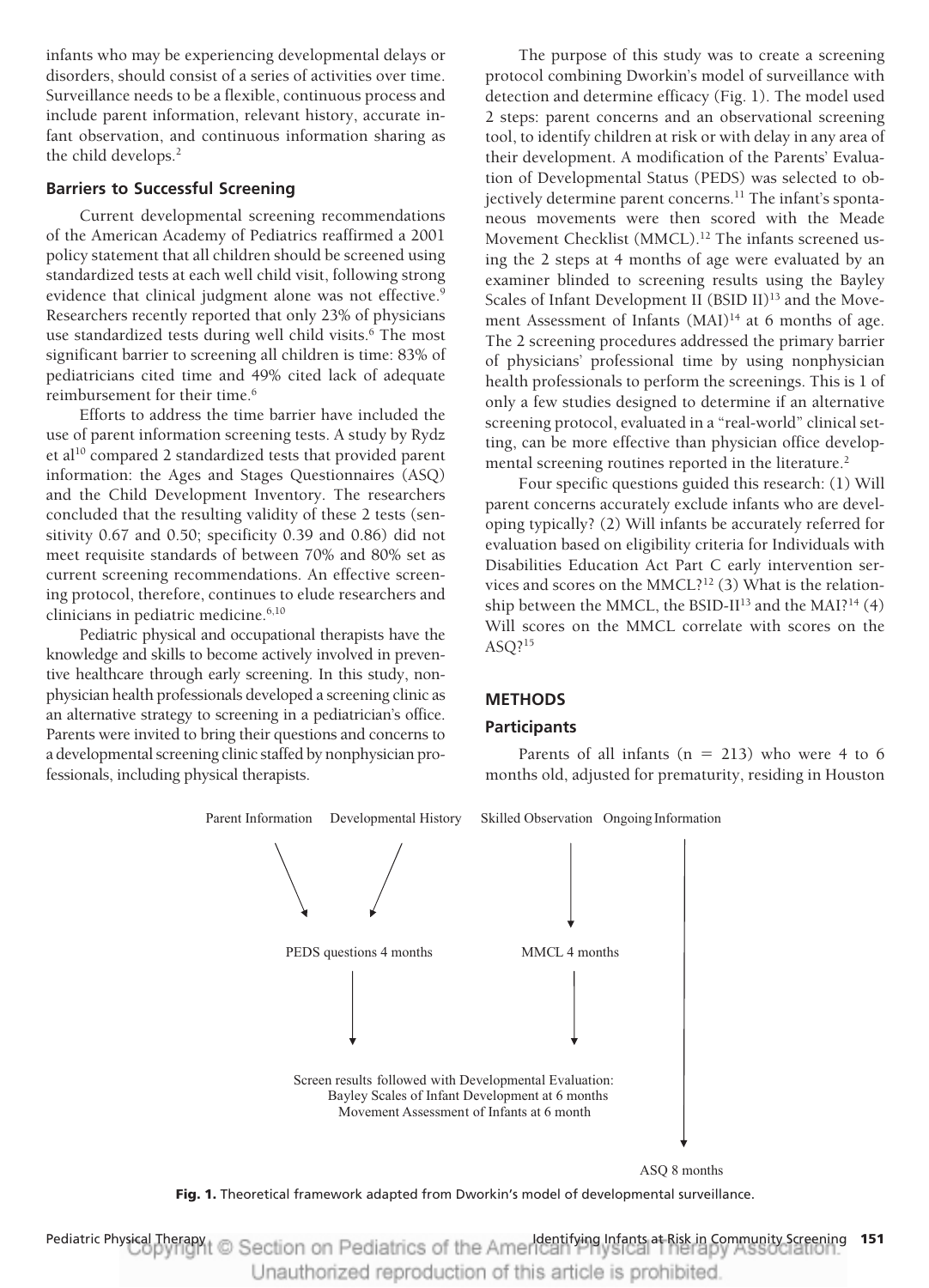

**Fig. 2.** Subject selection.

County, Minnesota, were eligible to participate in a program to screen their infants in all areas of development. Multiple, singleton, and preterm infants were included. The eligible infants were further divided into 2 groups, based on screening attendance. Group 1 included those parents who chose to attend, and group 2 included a random sample of parents who did not respond to the invitation to attend a screening clinic.

Group 1 included the infants ( $n = 55$ ) attending the screening clinics. Of these infants, 43 were evaluated on a follow-up home visit when they were 6 months old, adjusted for prematurity. Parents were then sent the ASQ when their infants were 8 months old. Twenty-three ASQs were returned.

Group 2 consisted of a random sample of parents ( $n =$ 65) from the total group of parents ( $n = 158$ ) who did not attend a screening clinic. The parents in group 2 received a follow-up letter, and the Parent Concerns Survey (PCS) was sent to their homes. Surveys were returned for 11 infants (Fig. 2).

The Institutional Review Board of Rocky Mountain University of Health Professions approved the use of human subjects for this study. Letters of agreement were obtained from the Director of Houston County Public Health, and parents also completed a consent form for the Public Health Department in Houston County, Minnesota.

## **Recruitment**

All parents in Houston County, Minnesota, with infants who were 4 to 6 months old, adjusted for prematurity at the time of screening  $(n = 213)$ , were invited to participate in the screening program. All eligible parents were sent an invitation to participate in 1 of 5 screening clinics in each town during a 1-year time period. A follow-up letter by Houston County Public Health staff was sent to each eligible child's parent to schedule a time to attend. Interested parents signed up for 1 of the scheduled sessions. Parents ( $n = 43$ ) agreeing to a follow-up session for infant evaluation in their homes were then seen by the first author who remained blind to all subject information.

## **Instrumentation and Measurement**

The following 5 tests were used to document information on the infants at different stages of the study.

Parent Concerns Survey. The author of the PEDS<sup>11</sup> gave permission to modify the test, which includes 4 PEDS questions (global/cognitive, expressive language, medical/ other, and social emotional areas). Two additional questions were added: 1 question asking the parent to estimate their child's development<sup>16</sup> and 1 question about feeding performance.17 Parents completed the PCS form. The first author scored the 4 PEDS questions and the 1 feeding question according to the specific criteria in the PEDS manual<sup>11</sup> to ensure reliability. The estimate questions had 3 multiple choice options. Additional reliability and validity studies were not completed on the PCS before this study.

**Meade Movement Checklist.**<sup>12</sup> The MMCL is a motorbased, observational screening test that is quick and easy to administer. The 27 items allow screeners to structure observations of infants, with adjusted ages (for prematurity) between 4 and 6 months, as parents actively interact and play with the child in 6 positions. The reliability of the screeners was measured twice: once after an initial day long training session and a second time midway through the data collection period using both a video film protocol and live infant models. Correlation  $(ICC_{(3,1)})$  of 0.984 was obtained for the second session and when scores for the infants attending both sessions were combined.

**Bayley Scales of Infant Development II.**<sup>13</sup> The psychomotor development index (PDI) and mental development index (MDI) were used in this study. A cutoff of 1 SD below the mean was selected instead of 2 SD commonly used in Minnesota, because researchers have shown that children who scored as having only a mild delay may benefit from further evaluation and access to intervention services.18 The first author was examined for reliability using video correlations with an experienced examiner during the data collection period. Every fifth child was chosen for videotaped reliability testing until 5 infants were videotaped to check accuracy of the measurement instruments. The following intraclass correlations were calculated:  $ICC = 0.84$  for the MDI and  $ICC = 0.91$  for the PDI.

**Movement Assessment of Infants.**<sup>14</sup> The MAI is specific in ruling out typical children at 4 months of age. It has excellent validity to 18 months<sup>19</sup> and has recently been shown to have predictive validity to 24-month cognitive scores on the BSID Mental Index in high-risk infants born at term.20

**ASQ and Social-Emotional (ASQ-SE) Scales.**<sup>15</sup> The parents or a primary caregiver completed a set of developmental questions. This screening tool is currently used for surveillance in Minnesota.

# **Data Collection**

The public health staff members mailed 213 eligible parents a brochure and follow-up letter, scheduled attendance for screening clinics, and then sent follow-up letters and the PCS to a random sample of parents who did not

152 Meade et apyright © Section on Pediatrics of the American Physical Therapy<sup>Pediatric Physical Therapy</sup> Unauthorized reproduction of this article is prohibited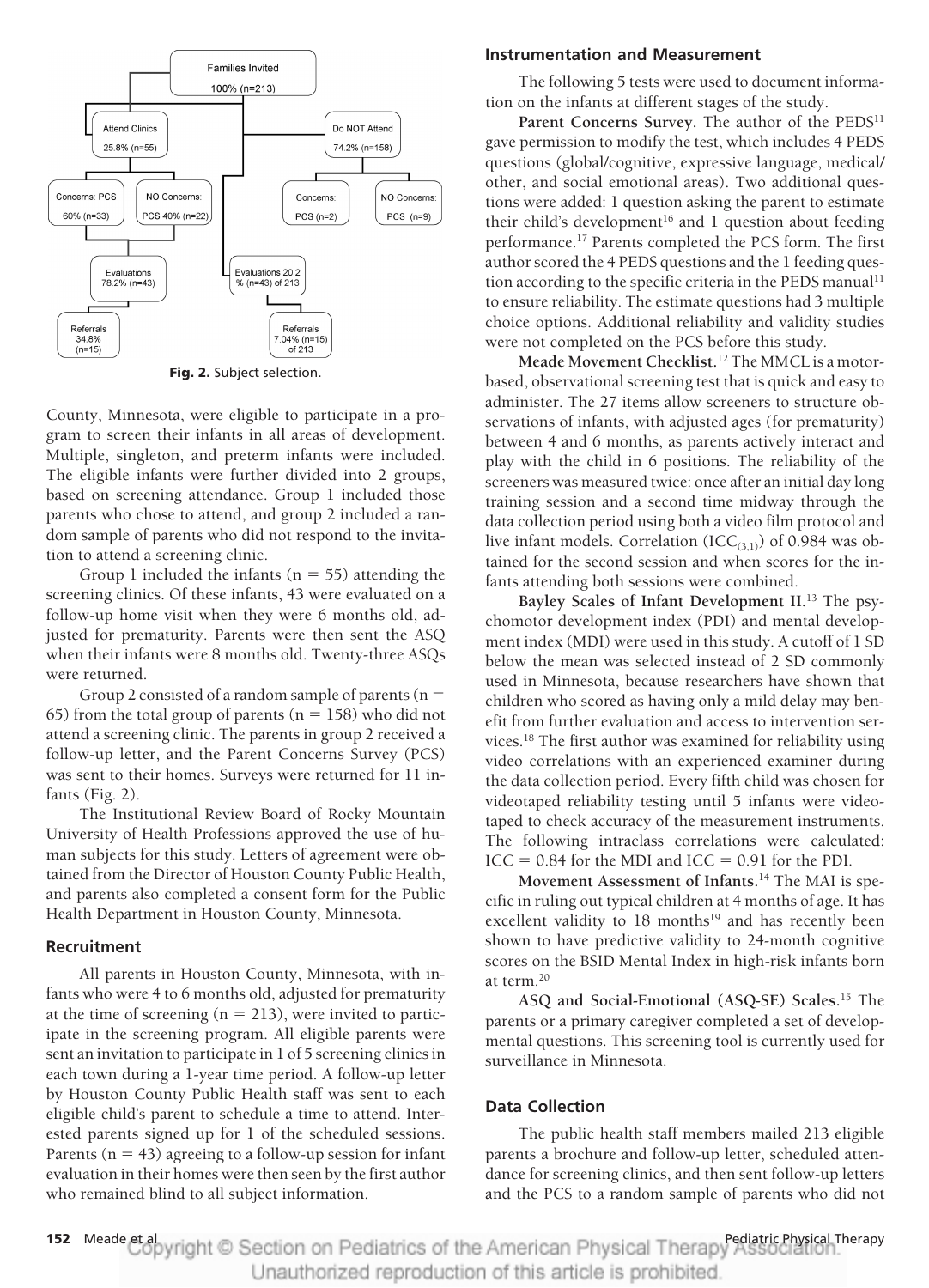**TABLE 1** Group 1 Demographic Characteristics by Parent Concern and Risk Status

| Category                  | Parent<br>Without<br>Concerns<br>$(n = 22)$ | Parents<br>with<br>Concerns<br>$(n = 33)$ | Infants<br>Followed<br>on ASQ<br>$(n = 23)$ |
|---------------------------|---------------------------------------------|-------------------------------------------|---------------------------------------------|
| Infant gender*            |                                             |                                           |                                             |
| Male                      | 44%                                         | 56%                                       | 61%                                         |
| Female                    | 35%                                         | 65%                                       | 39%                                         |
| Infant race               |                                             |                                           |                                             |
| White                     | 20                                          | 32                                        | 20                                          |
| Black                     | 1                                           | 1                                         | $\overline{2}$                              |
| Other                     | 1                                           | $\Omega$                                  | 1                                           |
| Gestational age,†         |                                             |                                           |                                             |
| Mean (mo)                 | 4.84                                        | 4.66                                      | 4.75                                        |
| Age at test week,†        |                                             |                                           |                                             |
| Mean (mo)                 | 4.75                                        | 4.89                                      | $7.88*$                                     |
| Multiple birth#           |                                             |                                           |                                             |
| Median                    | $\Omega$                                    | $\overline{2}$                            | $\mathbf{0}$                                |
| Range                     | $\overline{2}$                              | $\overline{2}$                            | $\Omega$                                    |
| Birth order#              |                                             |                                           |                                             |
| Median                    | 2                                           | 2                                         | $\overline{2}$                              |
| Range                     | $\overline{4}$                              | $\overline{4}$                            | $\overline{4}$                              |
| No. siblings#             |                                             |                                           |                                             |
| Median                    | 1                                           | 1                                         | 1                                           |
| Range                     | $\overline{4}$                              | $\overline{2}$                            | $\overline{4}$                              |
| No. risk positive status# | 8                                           | $26*$                                     | 12                                          |
| Family SES†               |                                             |                                           |                                             |
| Mean                      | 3.08                                        | 2.8                                       | 3.1                                         |
| Range                     | $\overline{4}$                              | $\overline{4}$                            | $\overline{4}$                              |
| Screen score†             |                                             |                                           |                                             |
| Mean                      | 3.8                                         | 3.4                                       | 3.4                                         |
| <b>SD</b>                 | ±3.2                                        | ±3.1                                      | ±2.5                                        |
| ASQ mean scores           | 274.1                                       | 266.8                                     |                                             |

\* Denotes statistically significant difference between groups.

† *t* test of difference between groups.

‡ Chi square test of difference between groups.

§ Measured by mother and fathers highest level of education scored 1–5.

ASQ indicates Ages and Stages Questionnaires.

respond. Parents attending a screening clinic completed consent forms, provided demographic information, and completed the PCS before 2 trained members of the Interagency Coordinating Committee guided parents and infants through the MMCL at 4 months of age. The first author evaluated infants of interested parents in their homes at the age of 6 months. The Director of Public Health sent all parents the ASQ to complete within a 1 month window when their infants were 8 months of age. A pilot study was completed 1 year before the start of this study to test all procedures. The pilot subjects included 51 eligible families invited to attend 1 of 5 clinics, and testing procedures were completed on 24 infants of families who chose to attend.

**Data Analysis.** Descriptive analyses were used for demographic information. Data were compared between parents with and without concerns using either the Student's *t* test or a Chi-square analysis (Table 1).

The PCS and MMCL data (independent variables) were evaluated for sensitivity, specificity, positive- and negative-predictive values compared with parent choice to

#### **TABLE 2**

Sensitivity,\* Specificity,† and Positive‡ and Negative§ Predictive Values as Measured by Parent Concerns and Parent Choice to Attend Clinics (Group 1 and Group 2)

|                                    | No. Parents<br>Attending<br>Clinic | No. Parents<br>Not Attending<br>Clinic | Total |
|------------------------------------|------------------------------------|----------------------------------------|-------|
| No. parents concerned              | 33                                 |                                        | 35    |
| No. parents not concerned          | 22                                 |                                        | 31    |
| Total                              | 55                                 | 11                                     | 66    |
| $\mathbf{r}$ and $\mathbf{r}$<br>. | $\sim$ $\sim$ $\sim$ $\sim$        |                                        |       |

\* Sensitivity,  $33/55 = 60.0\%$ .

 $\dagger$  Specificity,  $9/11 = 81.0\%$ .

 $\ddagger$  Positive predictive value, 33/35 = 94.2%.

§ Negative predictive value,  $9/31 = 27.2\%$ .

attend clinics and to MAI, BSID II mental, and motor index scores (dependent variables). The MMCL results were compared with scores on the MAI and BSID II mental and motor scores using the Pearson Product Moment Correlation coefficient.

#### **RESULTS**

#### **Demographics**

Two hundred and thirteen families of eligible infants were invited to attend a clinic, and 55 (25.8%) infants attended over the year. From these 55 infants, 43 (78.2%) detailed evaluations were completed by the first author, which represented 20.2% of the total number of infants. Of the 43 evaluations completed by the first author, 15 infants (34.8%) met referral criteria for evaluation, representing 7.04% of the total population invited (Fig. 2).

More male (n = 32; 58%) than female infants attended the clinics, and the majority of infants  $(n = 52; 92%)$  were white. Thirty four (68%) infants who attended the clinics were risk positive, which was defined for this study as any adverse factor in the pregnancy or birth history, subsequent illness, or established medical diagnosis. The sample included 2 sets of twins; both sets were born prematurely at 33 weeks of gestation (Table 1 for group 1 demographic variables by parent concern and risk category).

#### **Step 1: Parent Concerns**

Parent concerns were measured using 2 methods in this study, parent choice to attend clinics and parent documentation of their concerns on the PCS. Parents' choice to attend clinics effectively reduced the percentage of children who did not need to be screened (specificity 81%; Table 2). Of the 55 infants and their parents choosing to attend screening clinics, 22 (40%) listed no concerns on the PCS and 33 (60%) listed 3 or fewer (of 6 possible) concerns. The majority (61%) listed a concern about feeding. Parent concerns measured on the PCS and compared with the BSID II results were less specific (48%), resulting in a low positive predictive value (PPV) (32%) but a greater sensitivity (80%) in identifying infants who needed further evaluation.

Pediatric Physical Therapy I<sub>dentify</sub> Section on Pediatrics of the American Infants at Risk in Community Screening 153 Unauthorized reproduction of this article is prohibited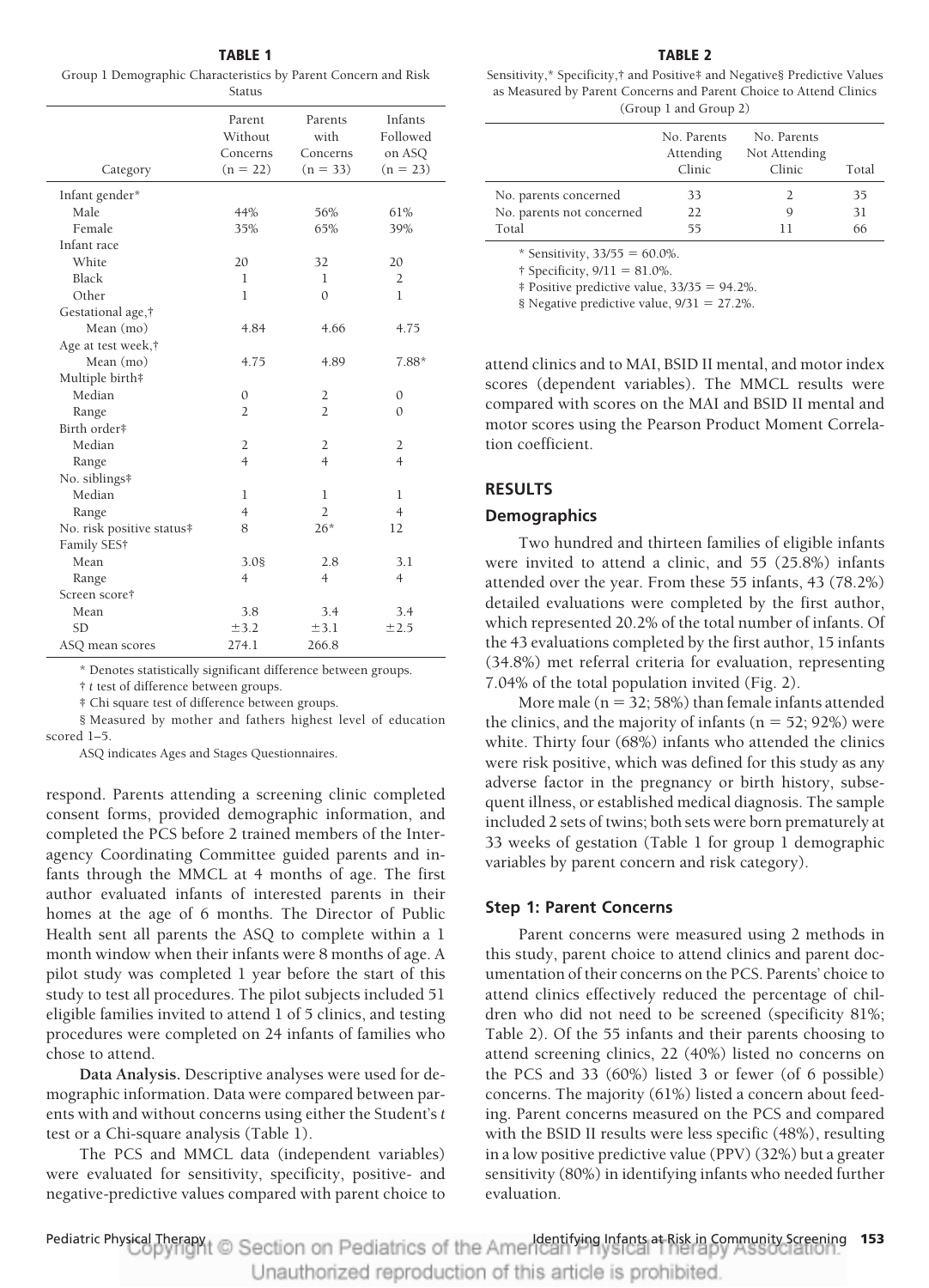**TABLE 3**

Sensitivity,\* Specificity,† and Positive‡ and Negative§ Predictive Values of MMCL and BSID PDI

| PDI of BSID<br>$>1.0$ SD<br>Below Mean | PDI of BSID<br>Within 1SD<br>of Mean | Total |
|----------------------------------------|--------------------------------------|-------|
|                                        | 3                                    | 10    |
|                                        | 32                                   | 33    |
| 8                                      | 35                                   | 43    |
|                                        |                                      |       |

\* Sensitivity,  $7/8 = 87.5\%$ .

 $\dagger$  Specificity, 32/35 = 91.4%.

 $\ddagger$  Positive predictive value,  $7/10 = 70.0\%$ .

§ Negative predictive value,  $32/33 = 96.9\%$ .

MMCL indicates Meade Movement Checklist; BSID, Bayley Scales of Infant Development; PDI, psychomotor development index.

**TABLE 4** Means and Correlation of MMCL and MAI, MDI and PDI

|                | N  | Mean  | Standard Deviation | r*       |
|----------------|----|-------|--------------------|----------|
| MMCL           | 43 | 3.88  | 3.268              |          |
| MAI            | 43 | 6.28  | 6.878              | 0.58     |
| MDI of BSID II | 43 | 91.56 | 10.89              | $-0.323$ |
| PDI of BSID II | 43 | 98.63 | 17.959             | $-0.467$ |

\* Pearson correlation with MMCL.

MMCL indicates Meade Movement Checklist; MAI, Movement Assessment of Infants; PDI, psychomotor development index.

Of the 55 infants attending the clinics, only 1 difference was found between parents with and without concerns. Parents with concerns had more infants who were risk positive ( $n = 26$ ;  $p = 0.002$ ; Table 1). No statistically significant infant demographic differences (sex, race, birth order, sibling number, and socioeconomic level) were found between parents with concerns compared with parents without concerns identified on the PCS (Table 1).

Parents in group 2, the random sample of parents ( $n =$ 65) not attending the clinics were sent the PCS. Only 11 returned the completed forms and 2 parents (18%) listed a concern, suggesting that the parents who chose not to attend, had fewer questions or concerns and were therefore not interested in attending. Parents attending the screening clinics had significantly ( $\chi^2 = 6.43$ ,  $p = 0.011$ ) more concerns listed on the PCS, compared with parents who did not attend.

## **Step 2: Skilled Observation**

The MMCL, the second step of the screening process, was valid in identifying infants needing further evaluation. Fifty-five infants were screened with the MMCL at an average age of 4 months and 8.4 days ( $\pm$  7.9 days). The BSID II and MAI were completed as the comparison tests, with 43 infants at an average age of 5 months and 3.9 days ( $\pm$  7.4 days). The average age during administration of the screening tests was not significantly different between the infants of parents with concerns and the infants of parents without concerns (Table 1).

When the BSID II included scores on both the mental (MDI) and motor (PDI) development indices, the MMCL

was sensitive (77.8%) and specific (88.2%), with high PPV (63.6%) and negative predictive value (93.8%). Rescoring of the MMCL with the PDI as the comparison test, resulted in higher sensitivity (87.5%), specificity (91.4%), PPV (70%), and negative predictive value (96.9) (Table 3).

Concurrent validity was demonstrated between the MMCL and both comparison tests, the BSID II and the MAI. The MMCL was significantly correlated with all tests (Table 4). More than one fourth of clinic attendees (27.7%) were referred for further evaluation.

## **Follow-up Evaluations**

No relationship was found between screening results at 4 months and the ASQ scores. A limited number of forms,  $n = 23$  (42%), were returned, consistent with another clinical research study in which only 54% of ASQ forms were returned for infants aged 12 and 24 months.<sup>21</sup> Parents completed 8 month ASQs when the infants were an average age of 7.9 months. All questionnaires were completed in the recommended window of 1 month on either side of the age point. Parents and infants were not different on any demographic variables measured (see Table 1). Twenty of the 23 returned ASQ forms represented infants who scored in the normal range (6 or fewer points) on the MMCL between 4 and 6 months of age. As a result, only specificity (86%) could be calculated because 2 cells were  $n = 0$ .

#### **DISCUSSION**

This 2-step screening process was effective and yielded the highest PPV (70%) currently reported for developmental screening of infants at 4 months of age. Three important points determined the success of this protocol over other screening strategies. First, parent concerns were measured both by choice to attend clinics and by a questionnaire, the PCS. Parents with concerns chose to attend the screening clinics, resulting in a group of infants who received a second screen, which increased the efficacy of the process as measured by the PPV. Second, an observational movement screen, the MMCL was used instead of a general developmental screen as step 2. Finally, as recommended by Portney and Watkins,<sup>8</sup> combining 2 tests (the PCS and MMCL) was more accurate than using 1 test alone. This study successfully identified infants and used 2 tests, creating an effective community screening protocol. Nonphysician health professionals screened only 25.8% of an infant cohort and referred 27.7% of these clinic attendees for further evaluation. These procedures saved valuable physician time, the primary barrier to screening.

#### **Step 1: Parent Concerns**

Parents with concerns actively decided to attend a community clinic focused on their infants' development. Only 1 other study by Castro and Yolton<sup>22</sup> indicated that parents with concerns will attend a clinic. Many of the parents' concerns regarded subtle behaviors such as feeding, and parents may have attended to seek reassurance. Forty-four percent of infants whose parents had concerns

154 Meade et apyright © Section on Pediatrics of the American Physical Therapy Association. Unauthorized reproduction of this article is prohibited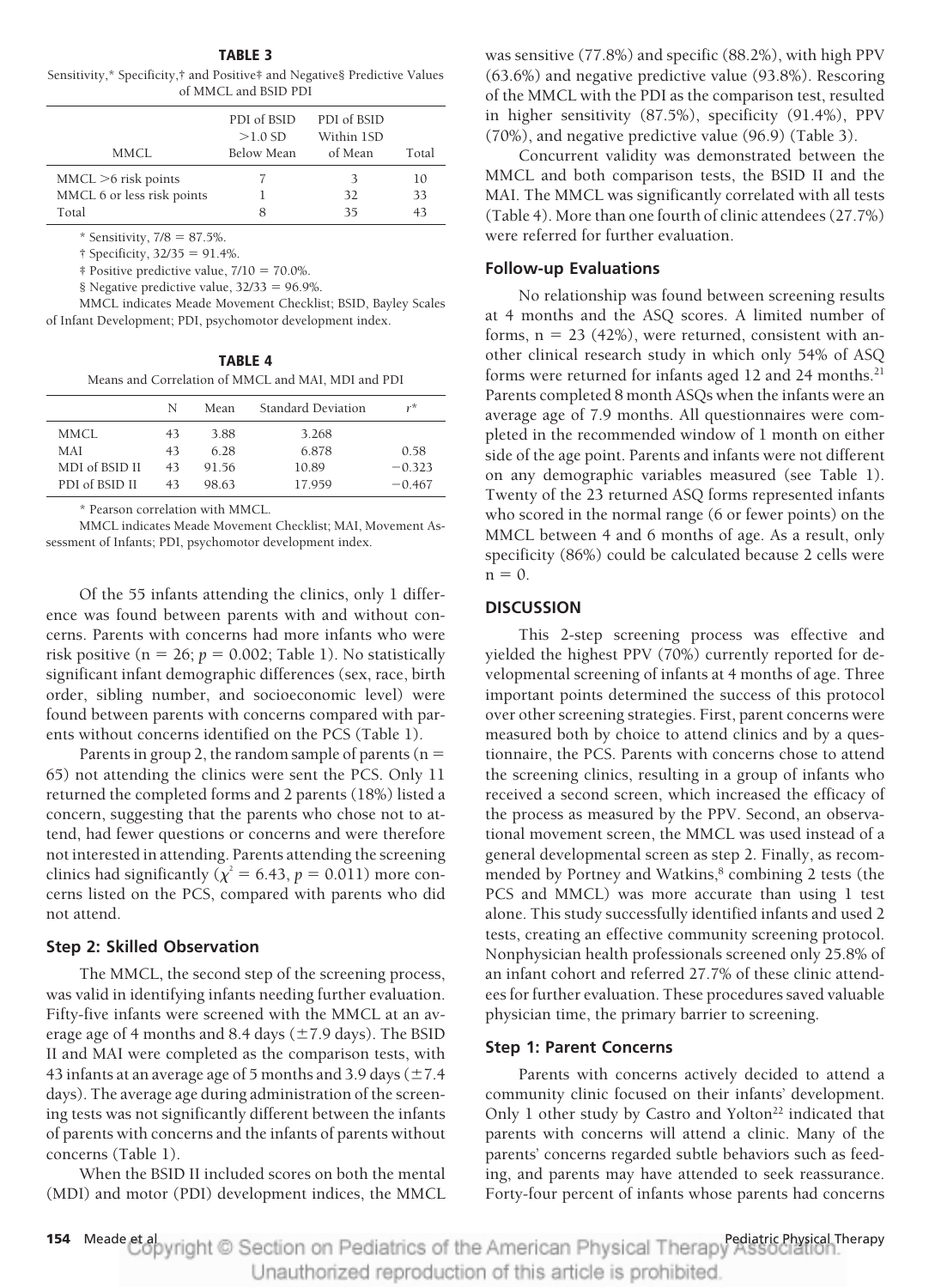met the referral criteria. In contrast, most infants whose parents did not have concerns scored within normal limits.

Inviting parents to attend was an efficient strategy to identify infants needing to be screened and saved valuable time. Of the families invited, 25.8% attended, effectively excluding almost 75% of the population. Of the 2 strategies used to measure concerns, parent choice to attend the clinics (specificity 81%) more successfully excluded infants developing typically than measuring parent concerns using the PCS (specificity 48%). In this study, only 55 infants needed to be screened to refer 7.04% of the total cohort of 213 for further evaluation (Fig. 2). In contrast, researchers using a standardized screening test of parent information in a physician practice needed to screen the complete cohort of 1428 children to refer a similar  $7.5\%$  for evaluation.<sup>21</sup>

Parents' listing of concerns on the PCS identified (sensitivity 80%) the infants needing further evaluation. Sensitivity of the PCS was higher than the findings of Glascoe,<sup>11</sup> while specificity was similar. Glascoe<sup>11</sup> determined that using the 10 questions of the PEDS with infants  $(n = 86$ infants; birth to 18 months old) resulted in a sensitivity of 75%. The PPV for the modified PEDS was much higher (32% for the modified PEDS, PCS, compared with a PPV of  $16\%$  using the PEDS<sup>11</sup>), and the PCS was shorter (6 vs 10) questions). The higher PPV of the PCS may be due to the choice of questions, a variable for future analysis.

Investigators Majnemer and Barr<sup>23</sup> and Monson et al<sup>24</sup> have raised questions about the validity of screening typical populations of 6-month-old infants since the initiation of supine sleep position guidelines.<sup>23</sup> In this study, parents with concerns had significantly more ( $n = 26$ ;  $p = 0.002$ ) risk positive infants with lower developmental scores compared with infant scores of parents without concerns. This finding is consistent with Castro and Yolton<sup>22</sup> who found that infants born preterm ( $n = 1483$ ) attending follow-up clinics had lower Bayley MDI scores than infants not attending clinics. The research by Glascoe<sup>18</sup> also indicated that parents with concerns had children with lower developmental scores. Only 15% of the parents with concerns in this study listed a concern about general development, consistent with a study by Bailey et al,<sup>3</sup> which indicated the average age that parents became concerned about their infant's development was 7 months. In contrast to these studies of typical infants, the infants in this study were identified for earlier screening by their parents' concerns.

The current sample included risk positive infants and differed from previous research because the sample was self-selected by parents rather than professionals. Of the 34 infants with a risk-positive status, 15 (44%) were referred for further evaluation. This finding supports the value of screening those infants with parent concerns and questions the recommendations by the American Academy of Pediatrics<sup>9</sup> and Glascoe et al<sup>25</sup> that all infants may need to be screened. Interestingly, 13 of the 15 infants identified as risk positive and referred for further evaluation in this study had not been previously identified as at risk by the local public health system. The majority of these infants were being followed by pediatricians, but had not been

referred for evaluation. Only 1 of the 2 sets of twins, already known to the system, met criteria for referral.

# **Step 2 Screening Phase: Skilled Observation**

Combining the PCS and MMCL in 2 steps resulted in higher validity. The MMCL was compared with 2 in-depth comparison evaluations, the BSID II and the MAI, which take time and extensive training, but ensure that the infants who were referred would meet the strict eligibility criteria for Early Childhood Special Education in Minnesota at the time this study took place. The MMCL compared well with the PDI (sensitivity 87.5% and specificity 91.4%), distinctly above the recommended range of 70% to 80% for a screening test.<sup>25</sup> The correlations between the MMCL and both comparison tests indicated that these infants would go on to meet the referral criteria for services when examined by the team at a later date. Trained screeners can be confident that using the MMCL in primary care settings will accurately designate those infants needing further evaluation.

Although it is often recommended to screen all areas of development, the 27 test items of the MMCL highlight the contribution of movement at 4 months of age. The infant must be posturally stable in each position to successfully interact with parents and toys. Even with a motor focus, higher risk scores on this screening test do not predict that a baby will have a motor impairment. Another well known infant screening test, the Alberta Infant Motor Scale was not selected as the second screen because the PPV at age 4 months (39%) did not meet the requisite screening standard of 70%.<sup>26</sup>

The 15 infants who met referral criteria were not a homogenous group. No single characteristic set this group apart, except that each infant had a variable in the pregnancy, social, or biological history that placed them into a risk positive category. Only 2 participants had a motor impairment (torticollis). The other infants continued to need extra help in a variety of developmental areas. At 18 months, the infants in Early Childhood Special Education continued to meet referral criteria, particularly for speech development.

Other researchers support that early movement scores may predict performance in other areas of development. Rose-Jacobs et al<sup>20</sup> found that the movement "risk" scores on the MAI for a group of 4-month-old infants at high social risk correlated with BSID mental index scores when the children were 2 years old. Current research by Taanila et al<sup>27</sup> supports the association of motor development rate in the first year, with 30-year outcomes in academic and educational achievements. The authors suggested that, although children may test as "normal," those with more rapid motor development may have a "biologic advantage" illustrated by their higher performances in life skills over time. $27$ 

## **Validity and PPV of 2 Steps**

Although parent attendance at the clinics excluded typical children (specificity 81%), adding the second

Pediatric Physical Therapy I<sub>dentify</sub> Conservation on Pediatrics of the American Infants at Risk in Community Screening 155 Unauthorized reproduction of this article is prohibited.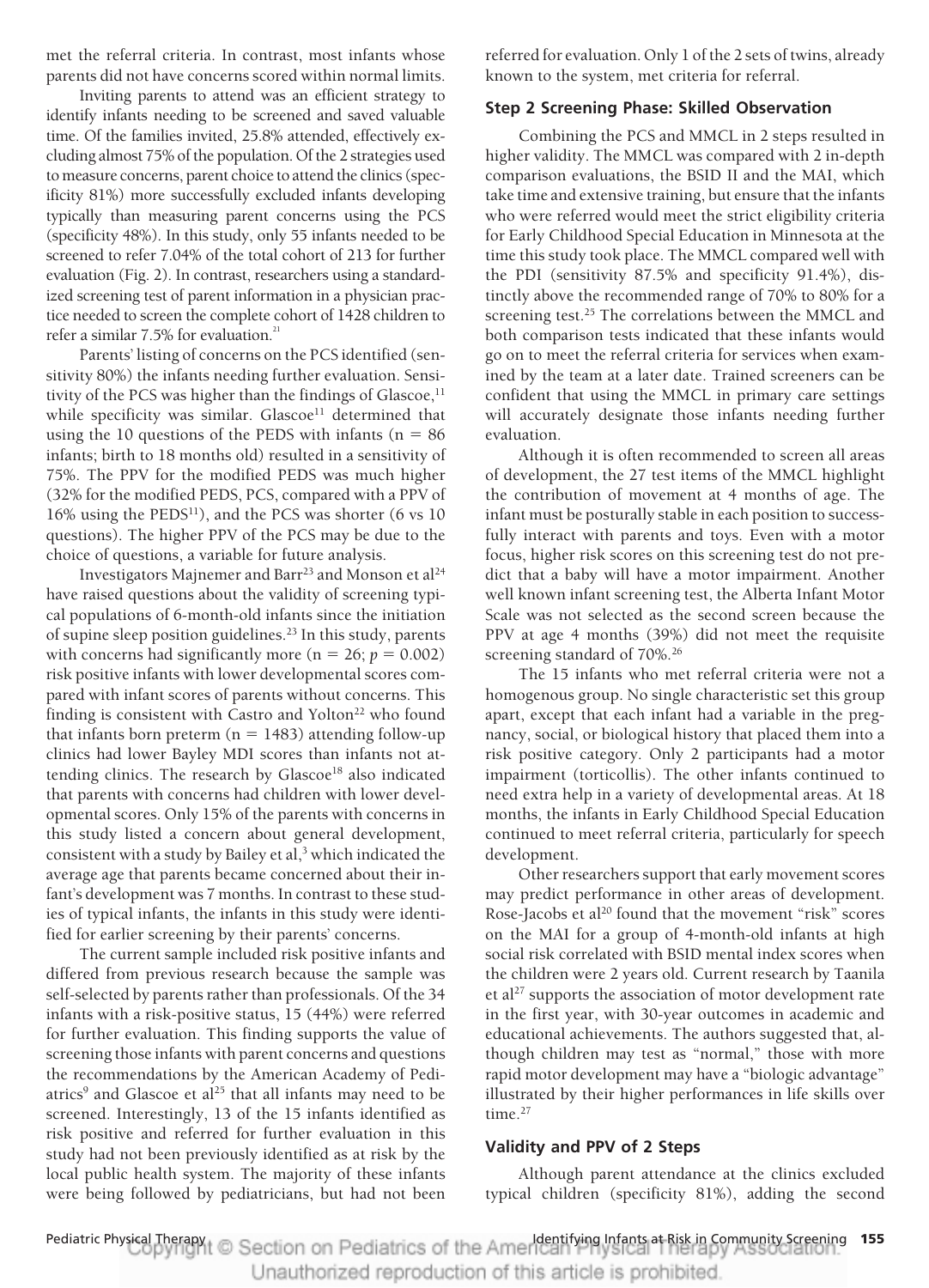screen increased the specificity to 88.2%. Although other authors have advocated screening in 2 steps, only  $Glascoe<sup>11</sup>$ compared 1 screen (the PEDS) with a second step developmental screen, the Brigance. Glascoe<sup>11</sup> recorded similar results for both steps and recommended referral after step 1, the PEDS test. This recommendation would require evaluating approximately 3 children who tested positive to select 1 with the target condition, which would result in a resource-expensive protocol. Addition of the MMCL in this study brought the specificity value closer to an optimal of 90%, which also increased the PPV.

Portney and Watkins<sup>8</sup> advocated that the PPV is the most important value to determine the feasibility of implementing a screening program because it indicates effectiveness in identifying the target condition with the least missed cases and consequently, the use of expensive resources. Identifying a population and increasing the specificity of a test are 2 recommendations offered to increase PPVs when the prevalence rate (number of cases in a population) of a condition is low.<sup>7</sup> Both strategies were successfully used in this study to increase the PPV to the optimum 70% recommended by Glascoe et al.<sup>25</sup> This study demonstrated that identifying parents with concerns and excluding typical infants allowed testing of fewer infants and referral of a larger proportion, resulting in better use of limited professional resources.

## **Limitations**

Several limitations may have influenced the results of this study. First, we found a smaller than expected number of parents attended each screening clinic. The initial estimate that 50% of parents would attend the screening clinics was based on pilot study results. Second, interrater reliability continued to be a challenge throughout this project and had to be consistently and successfully addressed by training each interested staff member (using the MMCL training film). Third, parents often chose to attend at the end of their workdays when the infants were tired. Although the MMCL takes 5 minutes to perform and did not likely affect the outcome, the full evaluation takes approximately 1 hour, and infant fatigue may have contributed to lower correlations between the screen (MMCL) and the comparison tests (BSID II and MAI).

# **Future Directions**

Screening young infants is an important goal, but expensive to perform successfully. Future research could determine if using 2 step screening as part of community surveillance will balance costs and benefits for all stakeholders. Calculation of interrater reliability with the PCS would be useful in large screening programs. Even when the process is shown to be effective, overhead expenses should be determined. Evaluation and intervention expenditures need to be compared with intensity of manpower, delay in starting services, and satisfaction of families.

Because this study took place in a region populated primarily by white people, replication should occur with ethnically diverse participants. Long-term follow-up would document the evolving development in infants screened at 4 to 6 months of age. Further study is also recommended to evaluate the outcome of infants who do not attend screening clinics.

## **Clinical Relevance**

Physical and occupational therapists developed and validated this screening protocol for 4- to 6-month-old infants as an alternative to screening in busy physician practices. Inviting parents to bring their questions and concerns to a clinic focused only on their infant's development resulted in fewer infants needing to be screened (25.8%). The effectiveness of the second level screen, the MMCL, allowed more of these infants to be correctly identified for evaluation, saving valuable physician time. In contrast to the majority of children with disabilities who are not referred until older ages, the children in this study  $(4-6)$ months of age) will have the advantage of very early intervention to promote optimal developmental outcomes.

Pediatric physical and occupational therapists have the knowledge and skills to be actively involved in first level, community screening. The APTA's Vision 2020<sup>28</sup> states the physical therapist will be the practitioner of choice for consumers. Screening clinics afford an opportunity for pediatric therapists to interact with consumers at a potential entry point to services.

# **CONCLUSION**

This 2-step developmental screening process illustrates the most effective community screening protocol reported for 4- to 6-month-old infants. Implementation of a valid, efficient community-based protocol for young infants addresses the primary barrier of time and provides a new perspective for infant developmental screening outside the typical time limitations of the physician's regular office visit.

# **ACKNOWLEDGMENTS**

Clinic setups and screening services were provided through Houston County Interagency Early Intervention Committee (IEIC), Early Childhood Family Education in Caledonia, Houston, La Crescent/Hokah and Spring Grove Counties, Houston County Public Health, Hiawatha Valley Education District, Houston County, Minnesota. The authors thank the staff members who provided infant screening at the clinics, particularly Mary Zafke, Public Health Nurse; Cynthia Dosier, Occupational Therapist; and Linda Grupa, Director of Public Health, Houston County, Minnesota without whose support this project would have been impossible. The authors also thank the families and their infants who graciously agreed to attend clinics and allow the primary author into their homes to share their time and infants.

#### **REFERENCES**

- 1. IndividualsWith Disabilities Education Improvement Act Amendments, 2004.
- 2. Dworkin PH. 2003 C. Anderson Aldrich Award Lecture: enhancing

156 Meade et apyright © Section on Pediatrics of the American Physical Therapy Association. Unauthorized reproduction of this article is prohibited